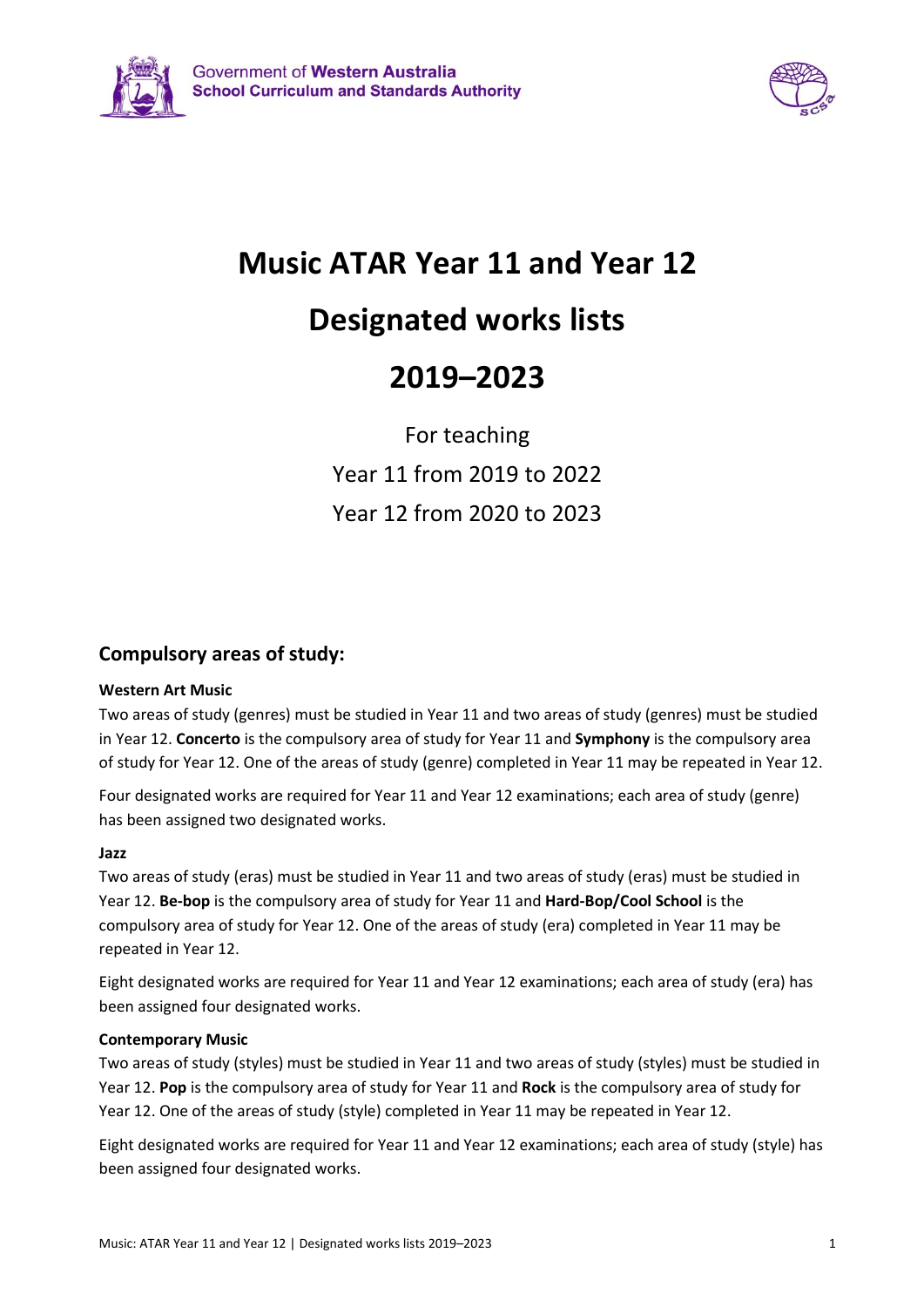#### **Copyright**

© School Curriculum and Standards Authority, 2018

This document – apart from any third party copyright material contained in it – may be freely copied, or communicated on an intranet, for non-commercial purposes in educational institutions, provided that the School Curriculum and Standards Authority is acknowledged as the copyright owner, and that the Authority's moral rights are not infringed.

Copying or communication for any other purpose can be done only within the terms of the *Copyright Act 1968* or with prior written permission of the School Curriculum and Standards Authority. Copying or communication of any third party copyright material can be done only within the terms of the *Copyright Act 1968* or with permission of the copyright owners.

Any content in this document that has been derived from the Australian Curriculum may be used under the terms of the Creative Commons [Attribution 4.0 International \(CC BY\)](https://creativecommons.org/licenses/by/4.0/) licence.

#### **Disclaimer**

Any resources such as texts, websites and so on that may be referred to in this document are provided as examples of resources that teachers can use to support their learning programs. Their inclusion does not imply that they are mandatory or that they are the only resources relevant to the course.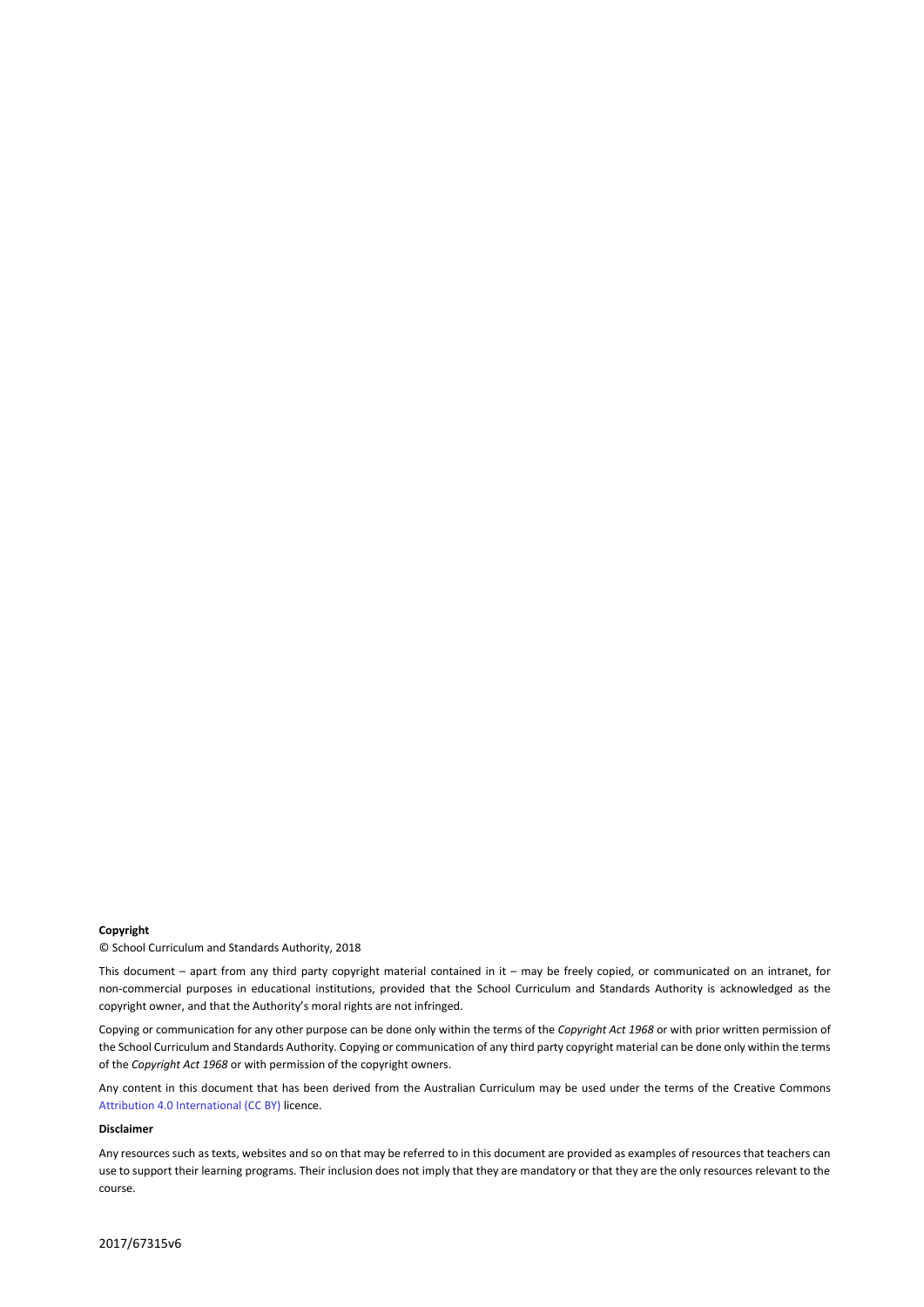## **Western Art Music Designated works**

## **Chamber music**

| Year 11                   |                                                                                                                                                      |
|---------------------------|------------------------------------------------------------------------------------------------------------------------------------------------------|
| Haydn, F.J.<br>Brahms, J. | String Quartet in D minor, Op. 76, No. 2 (Quinten). 1st and 3rd movements<br>Clarinet Quintet in B minor, Op. 115. 1st and 2 <sup>nd</sup> movements |
| Year 12                   |                                                                                                                                                      |
| Mozart, W.A.              | Serenade No. 10 for Winds in Bb major, K. 361/370a (Gran partita).<br>1 <sup>st</sup> and 3 <sup>rd</sup> movements                                  |
| Messiaen, O.              | Quatuor pour la fin du temps (Quartet for the end of time).                                                                                          |
|                           | 2 <sup>nd</sup> movement: Vocalise, pour l'Ange qui annonce la fin du temps and                                                                      |
|                           | 6 <sup>th</sup> movement: Danse de la fureur, pour les sept trompettes                                                                               |
| <b>Choral</b>             |                                                                                                                                                      |
| Year 11                   |                                                                                                                                                      |
| Haydn, F.J.               | The Creation. Part I: The heavens are telling (chorus),                                                                                              |
|                           | Part II: At once earth opens her womb (bass recitative), In fairest raiment (trio)<br>and Achieved is the glorious work (chorus)                     |
| Verdi, G.                 | Requiem. II: Dies irae e tuba mirum (chorus) and Lacrymosa (soloists and chorus)                                                                     |
| Year 12                   |                                                                                                                                                      |
| Mozart, W.A.              | Requiem. I (Introitus): Requiem aeternam (chorus and soprano solo),                                                                                  |
|                           | III (Sequentia): Dies irae (chorus), Recordare (soloists) and Confutatis (chorus)                                                                    |
| Britten, B.               | War Requiem. I: Requiem aeternam (chorus), What passing bells (aria),<br>Kyrie eleison (chorus), II: Dies irae (chorus) and Bugles sang (aria)       |
| <b>Concerto</b>           |                                                                                                                                                      |

### **Year 11 – Compulsory area**

| Bach, J.S.        | Concerto for Two Violins in D minor, BWV 1043. 1st and 2nd movements                       |
|-------------------|--------------------------------------------------------------------------------------------|
| Beethoven, L. van | Piano Concerto No. 3 in C minor, Op. 37. 1 <sup>st</sup> movement                          |
| Year 12           |                                                                                            |
|                   |                                                                                            |
| Mozart, W.A.      | <b>Clarinet Concerto in A major, K. 622.</b> 1 <sup>st</sup> and 3 <sup>rd</sup> movements |
| Schumann, R.      | <b>Piano Concerto in A minor, Op. 54.</b> $1^{st}$ and $3^{rd}$ movements                  |
|                   |                                                                                            |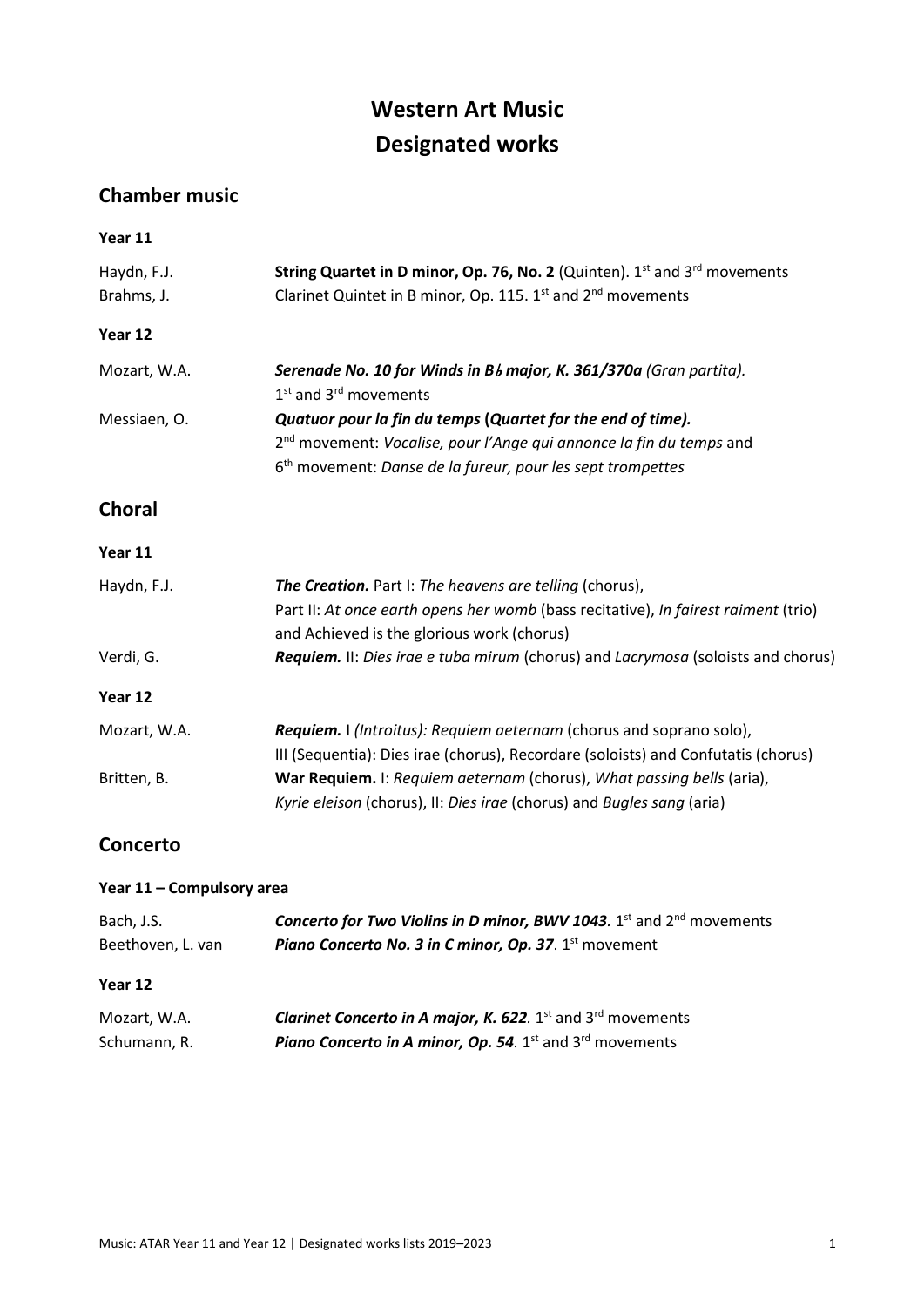## **Opera**

| Year 11        |                                                                                         |
|----------------|-----------------------------------------------------------------------------------------|
| Mozart, W.A.   | Le nozze di Figaro, K. 492 (The Marriage of Figaro). Overture,                          |
|                | Act 1: Cinque, dieci, venti (Figaro and Susanna),                                       |
|                | Non so piu cosa son, cosa faccio (Cherubino) and                                        |
|                | Act 2 (Finale): Voi signor, che guisto siete (The Count, Countess, Susanna, Figaro,     |
|                | Basilio, Marcellina and Bartolo)                                                        |
| Verdi, G.      | La traviata. Prelude, Act 1: Libiamo (Alfredo, Violetta and chorus),                    |
|                | È strano, Ah! forsè lui, Sempre libera (Violetta) and                                   |
|                | Act 2: Dite alla giovine, sì bella e pura (Violetta, Giorgio)                           |
| Year 12        |                                                                                         |
| Monteverdi, C. | L'Orfeo. Act 1: Lasciate i monti, lasciate i fonti (chorus of nymphs and                |
|                | shepherds),                                                                             |
|                | lo non dirò qual sia nel tuo gioir (Eurydice),                                          |
|                | Act 2: Ahi, caso acerbo, ahi, fato empio e crudele (the messenger, pastors and          |
|                | Orfeo) and Tu se' morta, mia vita, ed io respiro? (Orfeo)                               |
| Britten, B.    | <b>Peter Grimes.</b> Prologue, Act 2: Glitter of waves and sunlight (Ellen and chorus), |
|                | From the gutter (quartet) and Act 3: Steady, there you are, nearly home (Peter)         |

## **Solo works (instrumental/vocal)**

**Year 11**

| Vaughan-Williams, R. | Songs of Travel. No. 1 The Vagabond, No. 4 Youth and Love and              |
|----------------------|----------------------------------------------------------------------------|
|                      | No. 7 Whither Must I Wander                                                |
| Bach, J.S.           | Cello Suite No. 1 in G major, BWV 1007. 1 <sup>st</sup> movement: Prelude, |
|                      | 4 <sup>th</sup> movement: Sarabande and 6 <sup>th</sup> movement: Gigue    |
| Year 12              |                                                                            |
| Schubert, F.         | Winterreise. No. 1 Gute Nacht, No. 5 Der Lindenbaum, No. 18 Der stürmische |
|                      | Morgen and No. 24 Der Leiermann                                            |
| Chopin, F.           | Ballade No. 1 in G minor, Op. 23                                           |

## **Symphony**

### **Year 11**

| Haydn, F.J. | <b>Symphony No. 101 in D major</b> (The Clock). 1 <sup>st</sup> and 2 <sup>nd</sup> or 1 <sup>st</sup> and 3 <sup>rd</sup> movements |
|-------------|--------------------------------------------------------------------------------------------------------------------------------------|
| Mahler, G.  | <b>Symphony No. 4 in G major.</b> 1 <sup>st</sup> or 4 <sup>th</sup> movement                                                        |

#### **Year 12 – Compulsory area**

| Mozart, W.A.      | <b>Symphony No. 41 in C major, K. 551</b> (Jupiter Symphony). 1 <sup>st</sup> and 3 <sup>rd</sup> movements |
|-------------------|-------------------------------------------------------------------------------------------------------------|
| Tchaikovsky, P.I. | <b>Symphony No. 5 in E minor, Op. 64.</b> 1 <sup>st</sup> and 3 <sup>rd</sup> movements                     |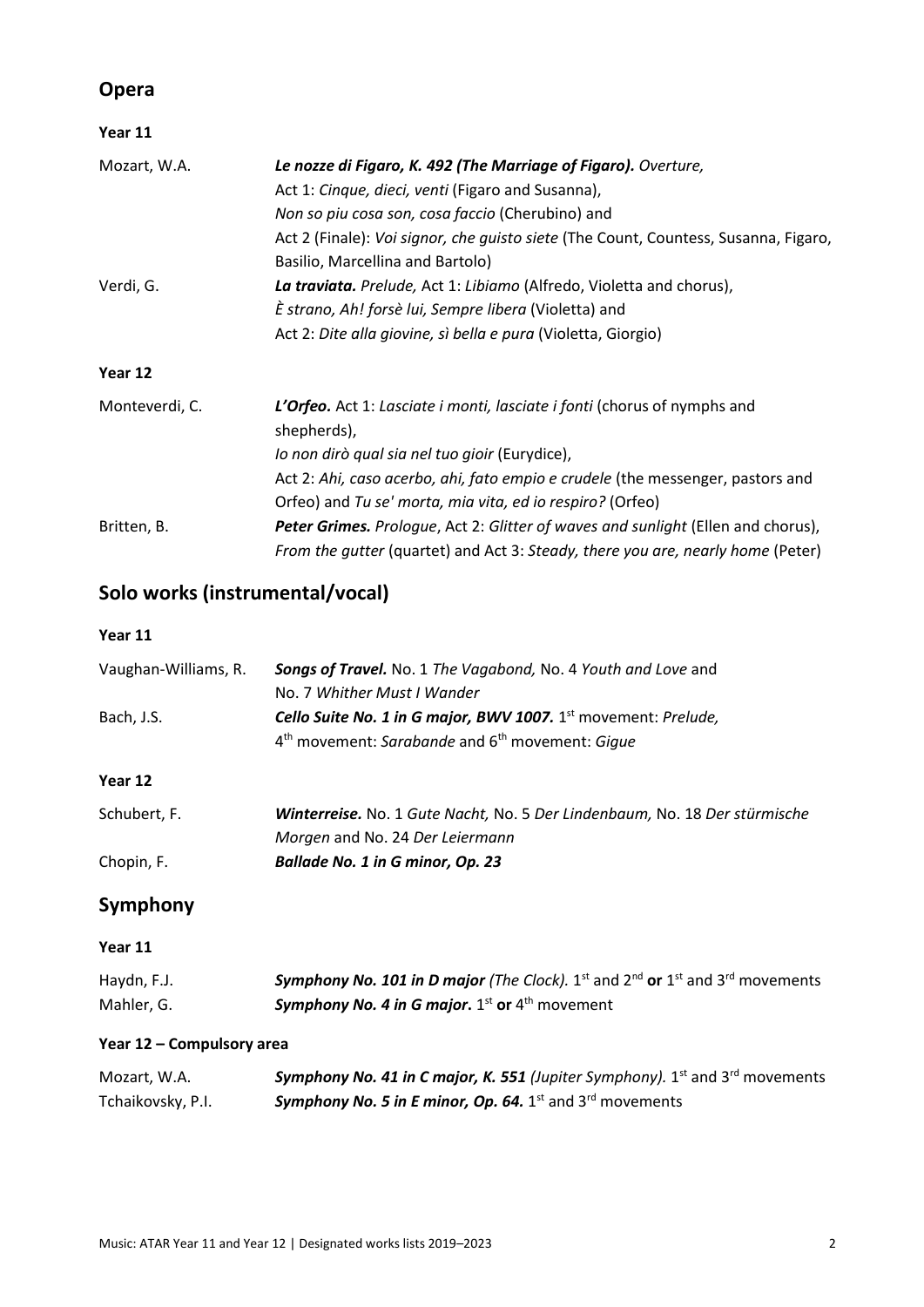## **Jazz Designated works**

## **Be-bop**

#### **Year 11 – Compulsory area**

Charlie Parker *Au Privare* (Omnibook) Thelonious Monk *Ruby, My Dear* Ella Fitzgerald *Oh, Lady Be Good!* Dizzy Gillespie *A Night in Tunisia*

#### **Year 12**

| Scrapple from the Apple (Omnibook) |
|------------------------------------|
| Off Minor                          |
| <b>Bouncing with Bud</b>           |
| <b>Salt Peanuts</b>                |
|                                    |

## **Big band/Swing**

#### **Year 11**

| Duke Ellington     | <b>Cotton Club Stomp</b>    |
|--------------------|-----------------------------|
| Fletcher Henderson | Sing, Sing, Sing            |
| Count Basie        | <b>Basie Straight Ahead</b> |
| Dizzy Gillespie    | Manteca                     |

#### **Year 12**

| Count Basie                           | Splanky                  |
|---------------------------------------|--------------------------|
| Benny Goodman                         | Air Mail Special         |
| <b>Buddy Rich</b>                     | <b>Channel One Suite</b> |
| Duke Ellington (with Ella Fitzgerald) | <b>Cotton Tail</b>       |

## **Early jazz/Blues**

#### **Year 11**

Robert Johnson *Crossroad Blues*

#### **Year 12**

Scott Joplin *Maple* Leaf Rag Louis Armstrong and Earl Hines *Weather Bird* Traditional *Second Line* (Joe Avery Blues)

Sidney Bechet *Mandy, Make Up Your Mind* Library of Congress *Negro Work Songs and Calls* Bessie Smith *Lost Your Head Blues*

King Oliver's Creole Jazz Band *Dipper Mouth Blues* (Sugar Foot Stomp)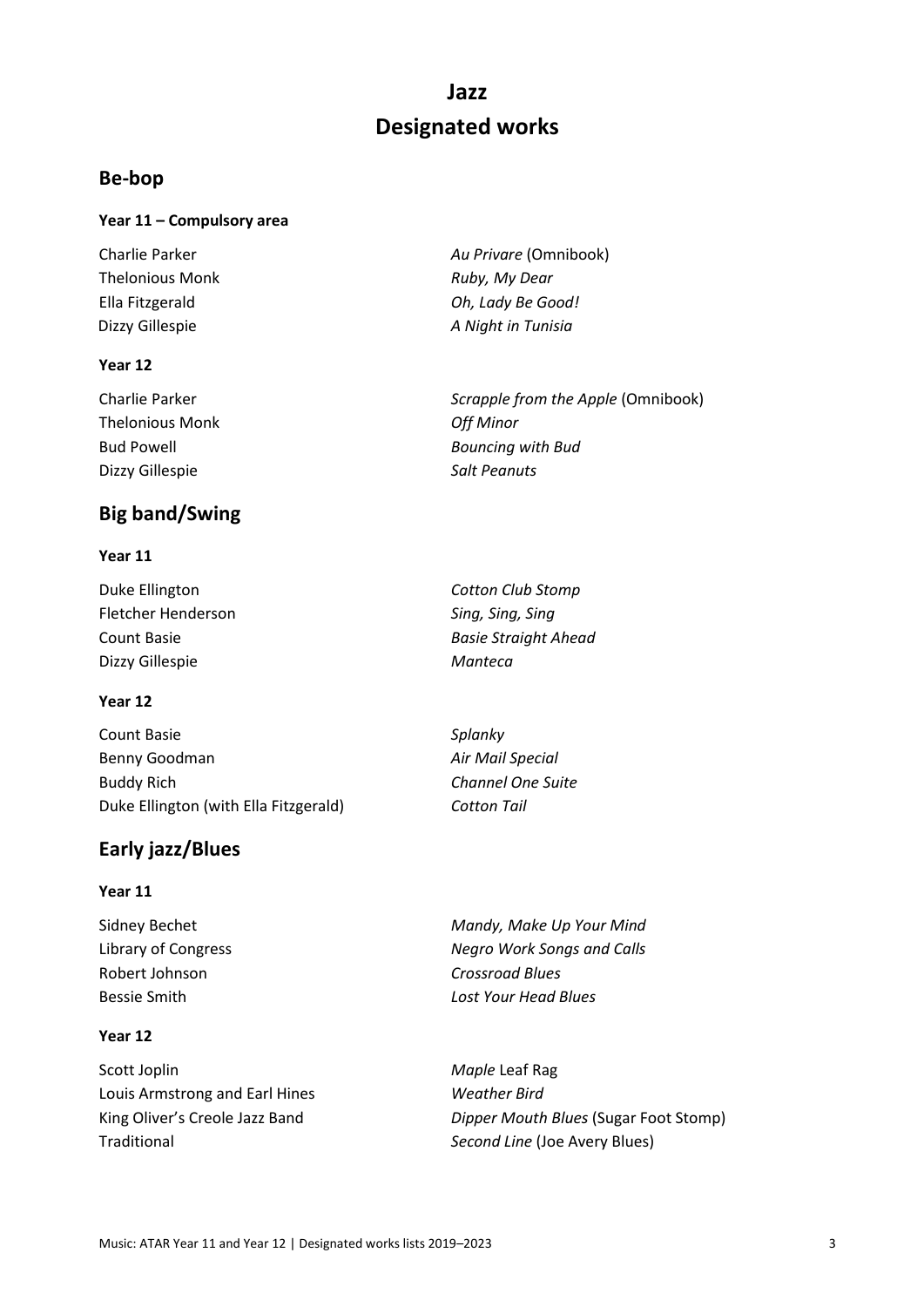## **Hard bop/Cool school**

#### **Year 11**

| Miles Davis           |  |
|-----------------------|--|
| <b>Gerry Mulligan</b> |  |
| John Coltrane         |  |
| Lee Morgan            |  |

Miles Davis *All Blues* Bernie's Tune *Mr. P.C.* **The Sidewinder** 

#### **Year 12 – Compulsory area**

| Sam Jones (Cannonball Adderley) | Unit 7               |
|---------------------------------|----------------------|
| Dave Brubeck                    | Blue Rondo à la Turk |
| Chet Baker                      | My Funny Valentine   |
| John Coltrane                   | Giant Steps          |
|                                 |                      |

## **Post bop/Contemporary trends**

#### **Year 11**

| Herbie Hancock  | Speak Like a Child      |
|-----------------|-------------------------|
| John Schofield  | Chank                   |
| Ornette Coleman | Lonely Woman            |
| James Morrison  | <b>Manner Dangerous</b> |
|                 |                         |

#### **Year 12**

| Cecil Taylor                           | Unit Structures  |
|----------------------------------------|------------------|
| Chick Corea                            | Armando's Rhun   |
| <b>Weather Report (Jaco Pastorius)</b> | Three Views of a |
| Pat Metheny                            | Have You Heard   |

**Unit Structures** Armando's Rhumba Three Views of a Secret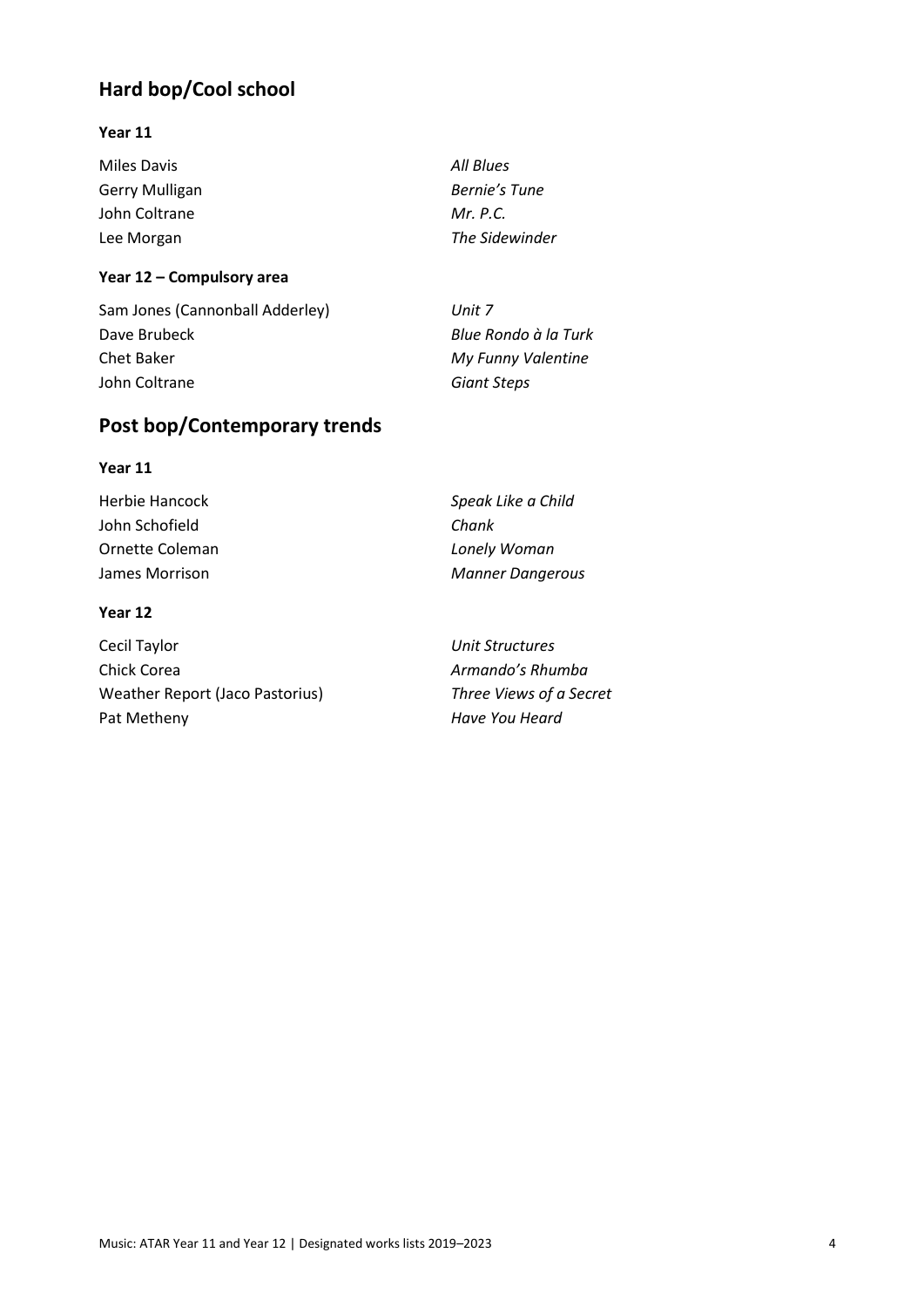## **Contemporary Music Designated works**

## **African-American**

#### **Year 11**

The Supremes *Baby Love* James Brown *Cold Sweat* Amy Winehouse *Rehab* Tupac Shakur *Changes*

#### **Year 12**

| Stevie Wonder                          | Living for the City |
|----------------------------------------|---------------------|
| Earth, Wind and Fire                   | September           |
| Grandmaster Flash and the Furious Five | The Message         |
| Lupe Fiasco                            | Kick, Push          |

### **Country**

#### **Year 11**

| Johnny Cash   | I Walk the Line    |
|---------------|--------------------|
| Dolly Parton  | Jolene             |
| Lee Kernaghan | Boys from the Bush |
| Keith Urban   | Somebody Like You  |

#### **Year 12**

| Lady Antebellum | Love Don't Live Here  |
|-----------------|-----------------------|
| The Eagles      | Peaceful Easy Feeling |
| Paul Kelly      | To Her Door           |
| Shania Twain    | Any Man of Mine       |
|                 |                       |

## **Electronica**

#### **Year 11**

| Eurythmics            | Sweet Dreams (Are Made of This) |
|-----------------------|---------------------------------|
| Kraftwerk             | Pocket Calculator               |
| The Chemical Brothers | <b>Block Rockin' Beats</b>      |
| Flume                 | Never Be Like You               |
|                       |                                 |

#### **Year 12**

New Order *Blue Monday* Daft Punk *Da Funk* Skrillex *Bangarang*

The Avalanches *Frontier Psychiatrist*